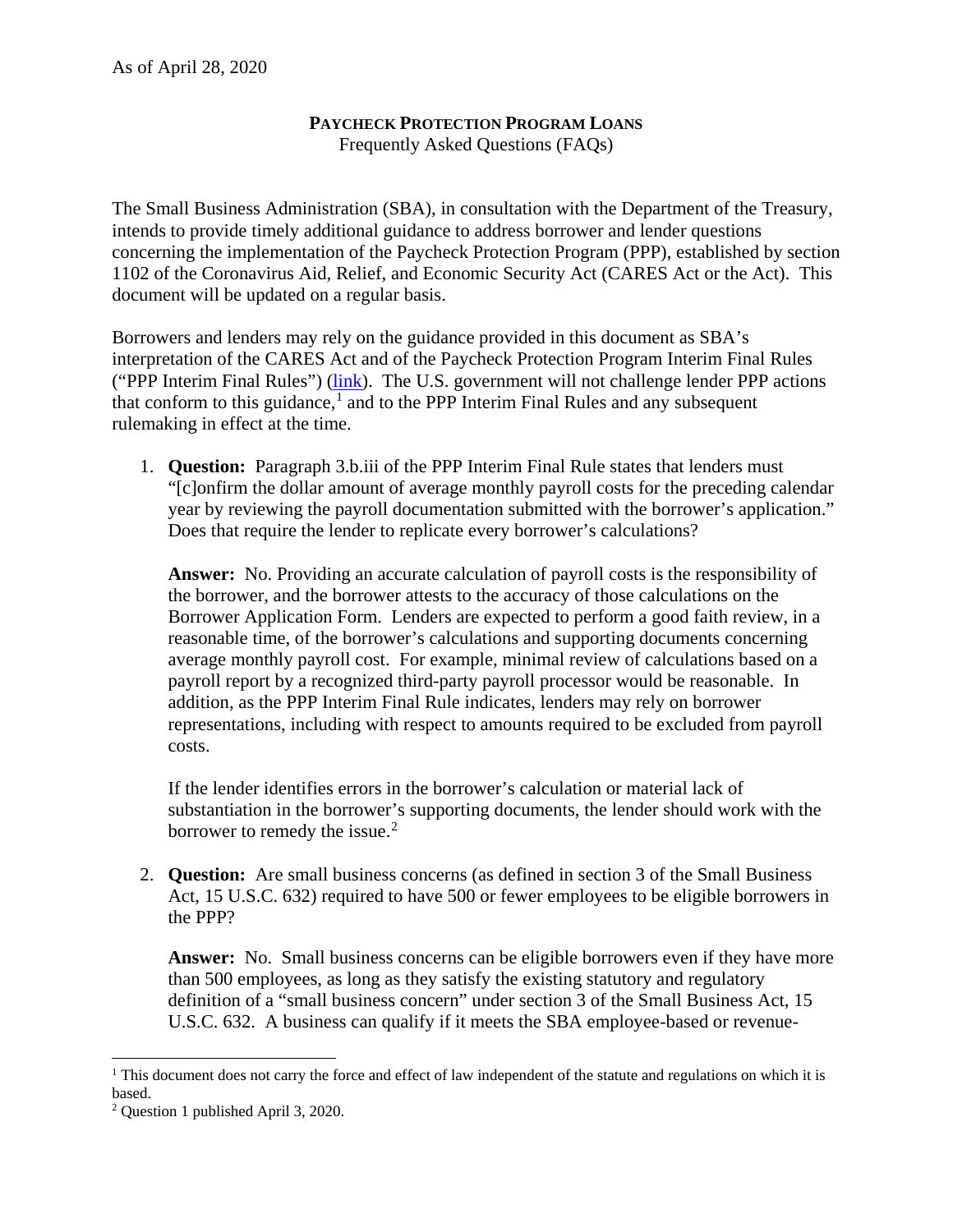based size standard corresponding to its primary industry. Go to www.sba.gov/size for the industry size standards.

Additionally, a business can qualify for the Paycheck Protection Program as a small business concern if it met both tests in SBA's "alternative size standard" as of March 27, 2020: (1) maximum tangible net worth of the business is not more than \$15 million; and (2) the average net income after Federal income taxes (excluding any carry-over losses) of the business for the two full fiscal years before the date of the application is not more than \$5 million.

A business that qualifies as a small business concern under section 3 of the Small Business Act, 15 U.S.C. 632, may truthfully attest to its eligibility for PPP loans on the Borrower Application Form, unless otherwise ineligible.

3. **Question:** Does my business have to qualify as a small business concern (as defined in section 3 of the Small Business Act, 15 U.S.C. 632) in order to participate in the PPP?

**Answer:** No. In addition to small business concerns, a business is eligible for a PPP loan if the business has 500 or fewer employees whose principal place of residence is in the United States, or the business meets the SBA employee-based size standards for the industry in which it operates (if applicable). Similarly, PPP loans are also available for qualifying tax-exempt nonprofit organizations described in section  $501(c)(3)$  of the Internal Revenue Code (IRC), tax-exempt veterans organization described in section  $501(c)(19)$  of the IRC, and Tribal business concerns described in section  $31(b)(2)(C)$  of the Small Business Act that have 500 or fewer employees whose principal place of residence is in the United States, or meet the SBA employee-based size standards for the industry in which they operate.

4. **Question:** Are lenders required to make an independent determination regarding applicability of affiliation rules under 13 C.F.R. 121.301(f) to borrowers?

**Answer:** No. It is the responsibility of the borrower to determine which entities (if any) are its affiliates and determine the employee headcount of the borrower and its affiliates. Lenders are permitted to rely on borrowers' certifications.

5. **Question:** Are borrowers required to apply SBA's affiliation rules under 13 C.F.R. 121.301(f)?

**Answer:** Yes. Borrowers must apply the affiliation rules set forth in SBA's Interim Final Rule on Affiliation. A borrower must certify on the Borrower Application Form that the borrower is eligible to receive a PPP loan, and that certification means that the borrower is a small business concern as defined in section 3 of the Small Business Act (15 U.S.C. 632), meets the applicable SBA employee-based or revenue-based size standard, or meets the tests in SBA's alternative size standard, after applying the affiliation rules, if applicable. SBA's existing affiliation exclusions apply to the PPP, including, for example the exclusions under 13 CFR 121.103(b)(2).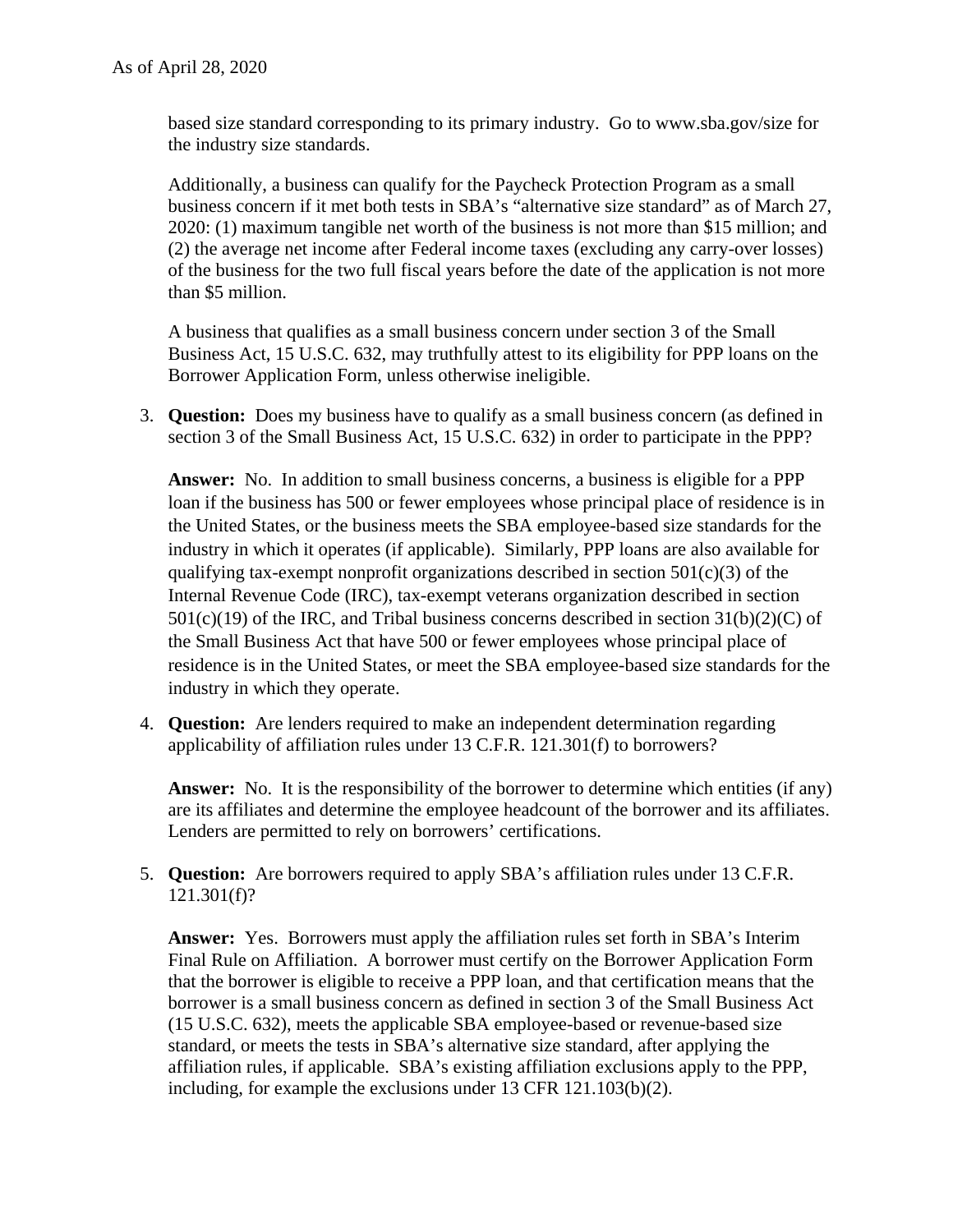6. **Question:** The affiliation rule based on ownership (13 C.F.R. 121.301(f)(1)) states that SBA will deem a minority shareholder in a business to control the business if the shareholder has the right to prevent a quorum or otherwise block action by the board of directors or shareholders. If a minority shareholder irrevocably gives up those rights, is it still considered to be an affiliate of the business?

**Answer:** No. If a minority shareholder in a business irrevocably waives or relinquishes any existing rights specified in 13 C.F.R. 121.301(f)(1), the minority shareholder would no longer be an affiliate of the business (assuming no other relationship that triggers the affiliation rules).

7. **Question:** The CARES Act excludes from the definition of payroll costs any employee compensation in excess of an annual salary of \$100,000. Does that exclusion apply to all employee benefits of monetary value?

**Answer:** No. The exclusion of compensation in excess of \$100,000 annually applies only to cash compensation, not to non-cash benefits, including:

- employer contributions to defined-benefit or defined-contribution retirement plans;
- payment for the provision of employee benefits consisting of group health care coverage, including insurance premiums; and
- payment of state and local taxes assessed on compensation of employees.
- 8. **Question:** Do PPP loans cover paid sick leave?

**Answer:** Yes. PPP loans covers payroll costs, including costs for employee vacation, parental, family, medical, and sick leave. However, the CARES Act excludes qualified sick and family leave wages for which a credit is allowed under sections 7001 and 7003 of the Families First Coronavirus Response Act (Public Law 116–127). Learn more about the Paid Sick Leave Refundable Credit [here.](https://www.irs.gov/newsroom/covid-19-related-tax-credits-for-required-paid-leave-provided-by-small-and-midsize-businesses-faqs)

9. **Question:** My small business is a seasonal business whose activity increases from April to June. Considering activity from that period would be a more accurate reflection of my business's operations. However, my small business was not fully ramped up on February 15, 2020. Am I still eligible?

**Answer:** In evaluating a borrower's eligibility, a lender may consider whether a seasonal borrower was in operation on February 15, 2020 or for an 8-week period between February 15, 2019 and June 30, 2019.

10. **Question:** What if an eligible borrower contracts with a third-party payer such as a payroll provider or a Professional Employer Organization (PEO) to process payroll and report payroll taxes?

**Answer:** SBA recognizes that eligible borrowers that use PEOs or similar payroll providers are required under some state registration laws to report wage and other data on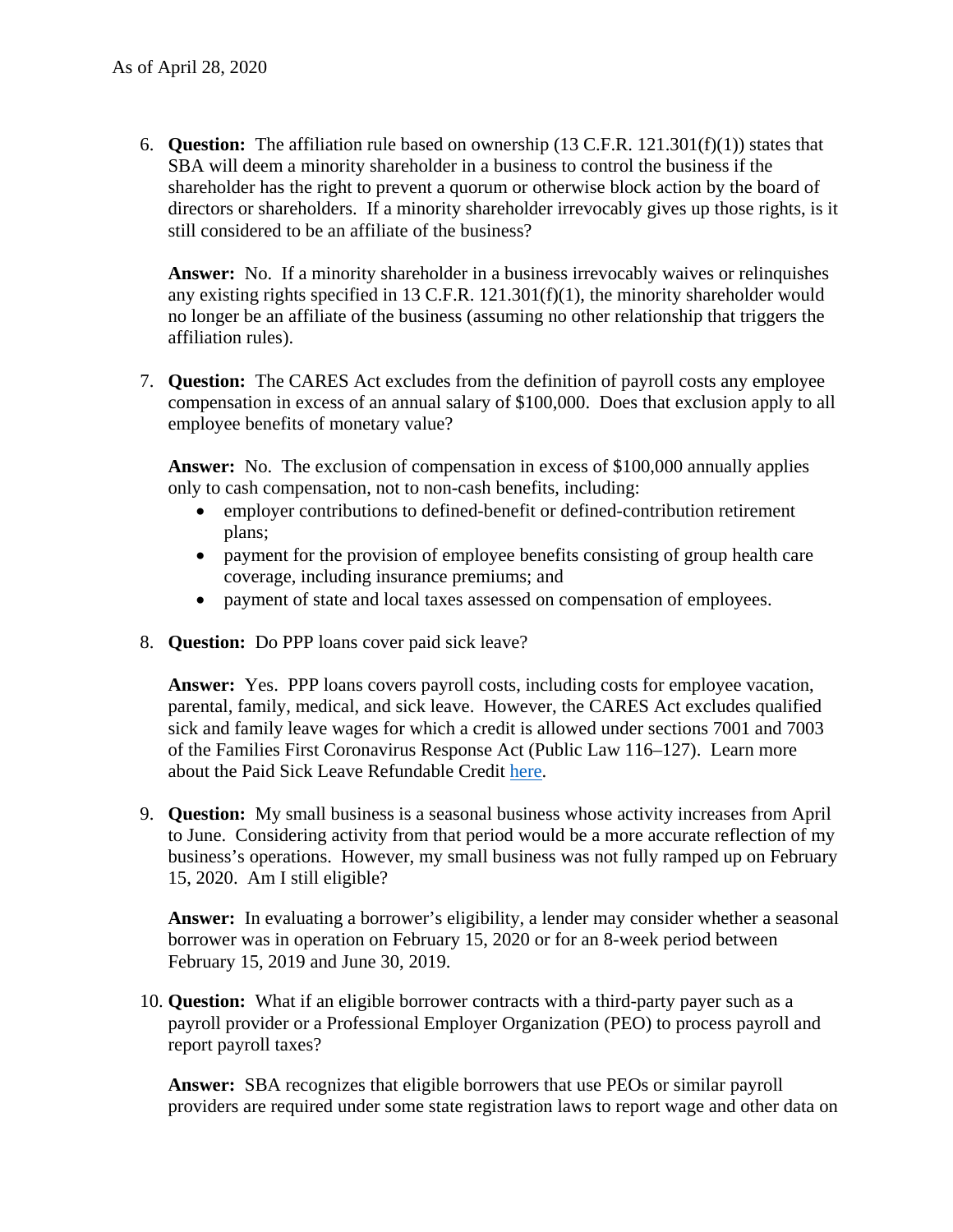the Employer Identification Number (EIN) of the PEO or other payroll provider. In these cases, payroll documentation provided by the payroll provider that indicates the amount of wages and payroll taxes reported to the IRS by the payroll provider for the borrower's employees will be considered acceptable PPP loan payroll documentation. Relevant information from a Schedule R (Form 941), Allocation Schedule for Aggregate Form 941 Filers, attached to the PEO's or other payroll provider's Form 941, Employer's Quarterly Federal Tax Return, should be used if it is available; otherwise, the eligible borrower should obtain a statement from the payroll provider documenting the amount of wages and payroll taxes. In addition, employees of the eligible borrower will not be considered employees of the eligible borrower's payroll provider or PEO.

11. **Question:** May lenders accept signatures from a single individual who is authorized to sign on behalf of the borrower?

**Answer:** Yes. However, the borrower should bear in mind that, as the Borrower Application Form indicates, only an authorized representative of the business seeking a loan may sign on behalf of the business. An individual's signature as an "Authorized Representative of Applicant" is a representation to the lender and to the U.S. government that the signer is authorized to make the certifications, including with respect to the applicant and each owner of 20% or more of the applicant's equity, contained in the Borrower Application Form. Lenders may rely on that representation and accept a single individual's signature on that basis.

12. **Question:** I need to request a loan to support my small business operations in light of current economic uncertainty. However, I pleaded guilty to a felony crime a very long time ago. Am I still eligible for the PPP?

**Answer:** Yes. Businesses are only ineligible if an owner of 20 percent or more of the equity of the applicant is presently incarcerated, on probation, on parole; subject to an indictment, criminal information, arraignment, or other means by which formal criminal charges are brought in any jurisdiction; or, within the last five years, for any felony, has been convicted; pleaded guilty; pleaded nolo contendere; been placed on pretrial diversion; or been placed on any form of parole or probation (including probation before judgment).

13. **Question:** Are lenders permitted to use their own online portals and an electronic form that they create to collect the same information and certifications as in the Borrower Application Form, in order to complete implementation of their online portals?

**Answer:** Yes. Lenders may use their own online systems and a form they establish that asks for the same information (using the same language) as the Borrower Application Form. Lenders are still required to send the data to SBA using SBA's interface.

14. **Question:** What time period should borrowers use to determine their number of employees and payroll costs to calculate their maximum loan amounts?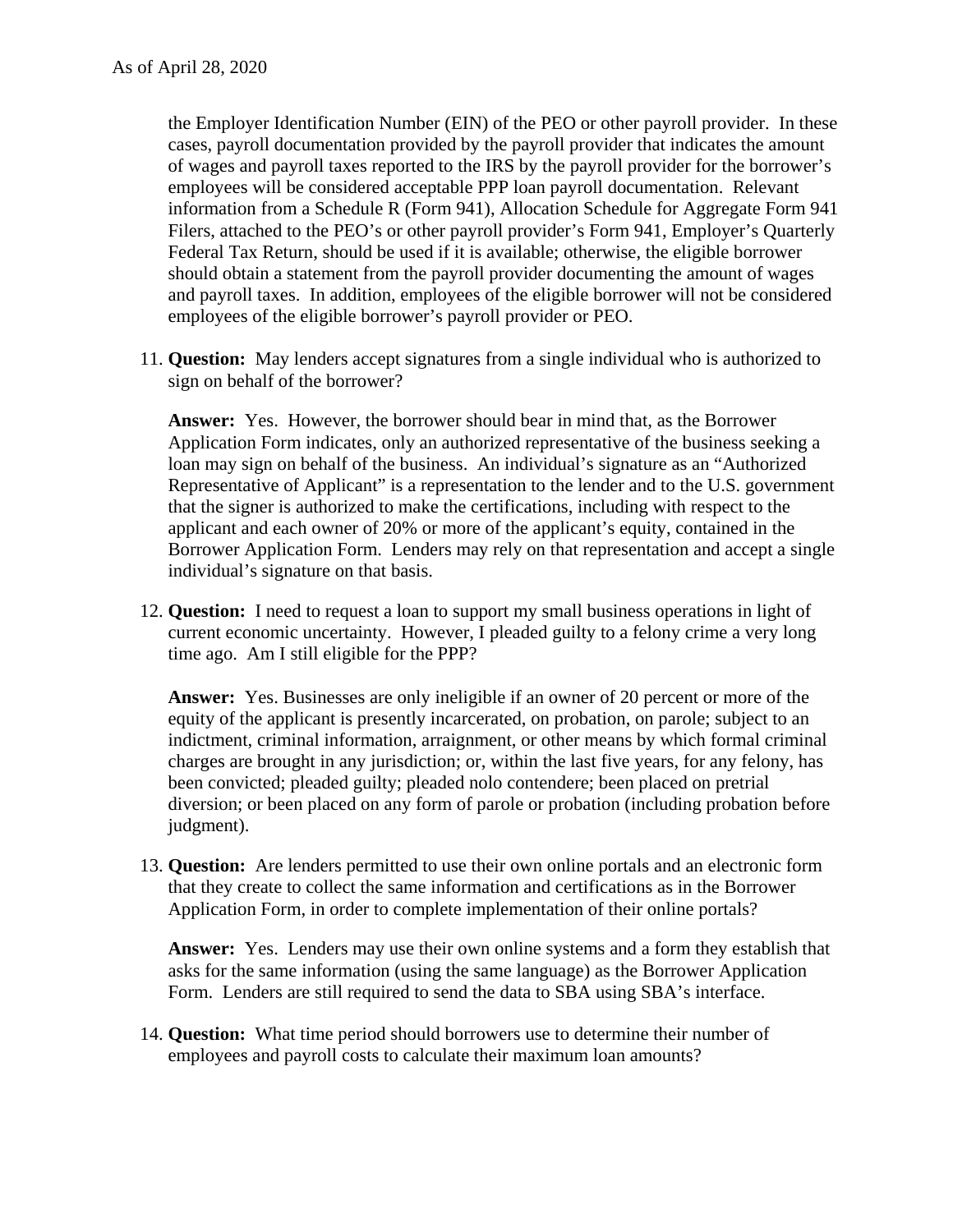$\overline{a}$ 

**Answer:** In general, borrowers can calculate their aggregate payroll costs using data either from the previous 12 months or from calendar year 2019. For seasonal businesses, the applicant may use average monthly payroll for the period between February 15, 2019, or March 1, 2019, and June 30, 2019. An applicant that was not in business from February 15, 2019 to June 30, 2019 may use the average monthly payroll costs for the period January 1, 2020 through February 29, 2020.

Borrowers may use their average employment over the same time periods to determine their number of employees, for the purposes of applying an employee-based size standard. Alternatively, borrowers may elect to use SBA's usual calculation: the average number of employees per pay period in the 12 completed calendar months prior to the date of the loan application (or the average number of employees for each of the pay periods that the business has been operational, if it has not been operational for 12 months).

15. **Question:** Should payments that an eligible borrower made to an independent contractor or sole proprietor be included in calculations of the eligible borrower's payroll costs?

**Answer:** No. Any amounts that an eligible borrower has paid to an independent contractor or sole proprietor should be excluded from the eligible business's payroll costs. However, an independent contractor or sole proprietor will itself be eligible for a loan under the PPP, if it satisfies the applicable requirements.

16. **Question:** How should a borrower account for federal taxes when determining its payroll costs for purposes of the maximum loan amount, allowable uses of a PPP loan, and the amount of a loan that may be forgiven?

**Answer:** Under the Act, payroll costs are calculated on a gross basis without regard to (i.e., not including subtractions or additions based on) federal taxes imposed or withheld, such as the employee's and employer's share of Federal Insurance Contributions Act (FICA) and income taxes required to be withheld from employees. As a result, payroll costs are not reduced by taxes imposed on an employee and required to be withheld by the employer, but payroll costs do not include the employer's share of payroll tax. For example, an employee who earned \$4,000 per month in gross wages, from which \$500 in federal taxes was withheld, would count as \$4,000 in payroll costs. The employee would receive \$3,500, and \$500 would be paid to the federal government. However, the employer-side federal payroll taxes imposed on the \$4,000 in wages are excluded from payroll costs under the statute.<sup>[3](#page-4-0)</sup>

<span id="page-4-0"></span><sup>&</sup>lt;sup>3</sup> The definition of "payroll costs" in the CARES Act, 15 U.S.C.  $636(a)(36)(A)(viii)$ , excludes "taxes imposed or withheld under chapters 21, 22, or 24 of the Internal Revenue Code of 1986 during the covered period," defined as February 15, 2020, to June 30, 2020. As described above, the SBA interprets this statutory exclusion to mean that payroll costs are calculated on a gross basis, without subtracting federal taxes that are imposed on the employee or withheld from employee wages. Unlike employer-side payroll taxes, such employee-side taxes are ordinarily expressed as a reduction in employee take-home pay; their exclusion from the definition of payroll costs means payroll costs should not be reduced based on taxes imposed on the employee or withheld from employee wages. This interpretation is consistent with the text of the statute and advances the legislative purpose of ensuring workers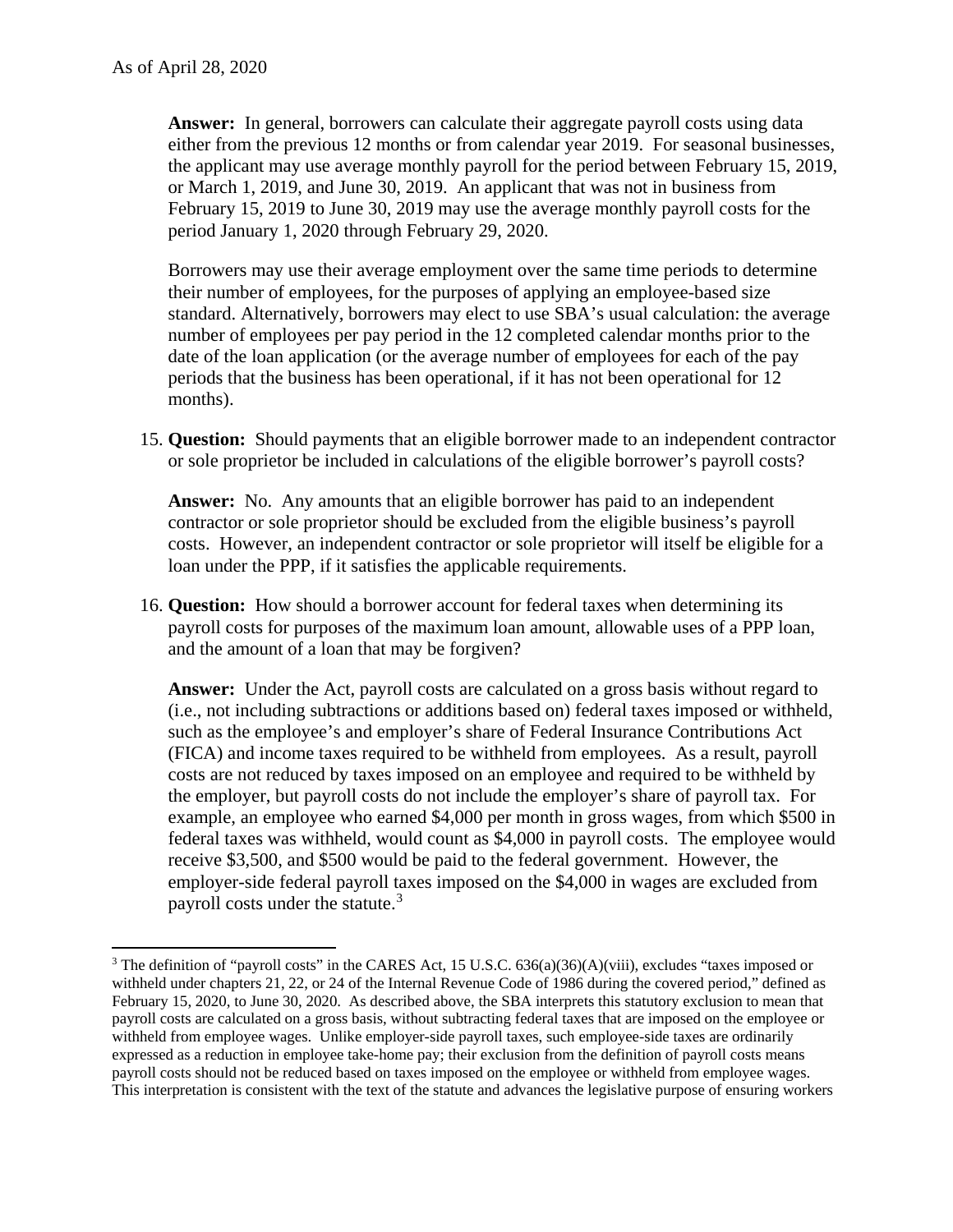17. **Question:** I filed or approved a loan application based on the version of the PPP Interim Final Rule published on April 2, 2020. Do I need to take any action based on the updated guidance in these FAQs?

**Answer:** No. Borrowers and lenders may rely on the laws, rules, and guidance available at the time of the relevant application. However, borrowers whose previously submitted loan applications have not yet been processed may revise their applications based on clarifications reflected in these FAQs.

18. **Question:** Are PPP loans for existing customers considered new accounts for FinCEN Rule CDD purposes? Are lenders required to collect, certify, or verify beneficial ownership information in accordance with the rule requirements for existing customers?

**Answer:** If the PPP loan is being made to an existing customer and the necessary information was previously verified, you do not need to re-verify the information.

Furthermore, if federally insured depository institutions and federally insured credit unions eligible to participate in the PPP program have not yet collected beneficial ownership information on existing customers, such institutions do not need to collect and verify beneficial ownership information for those customers applying for new PPP loans, unless otherwise indicated by the lender's risk-based approach to BSA compliance.<sup>[4](#page-5-0)</sup>

19. **Question:** Do lenders have to use a promissory note provided by SBA or may they use their own?

**Answer:** Lenders may use their own promissory note or an SBA form of promissory note.

20. **Question:** The amount of forgiveness of a PPP loan depends on the borrower's payroll costs over an eight-week period; when does that eight-week period begin?

**Answer:** The eight-week period begins on the date the lender makes the first disbursement of the PPP loan to the borrower. The lender must make the first disbursement of the loan no later than ten calendar days from the date of loan approval.<sup>[5](#page-5-1)</sup>

21. **Question:** Do lenders need a separate SBA Authorization document to issue PPP loans?

**Answer:** No. A lender does not need a separate SBA Authorization for SBA to guarantee a PPP loan. However, lenders must have executed SBA Form 2484 (the

 $\overline{\phantom{a}}$ 

remain paid and employed. Further, because the reference period for determining a borrower's maximum loan amount will largely or entirely precede the period from February 15, 2020, to June 30, 2020, and the period during which borrowers will be subject to the restrictions on allowable uses of the loans may extend beyond that period, for purposes of the determination of allowable uses of loans and the amount of loan forgiveness, this statutory exclusion will apply with respect to such taxes imposed or withheld at any time, not only during such period.<br><sup>4</sup> Ouestions 2 – 18 published April 6, 2020.

<span id="page-5-0"></span>

<span id="page-5-1"></span> $5$  Questions  $19 - 20$  published April 8, 2020.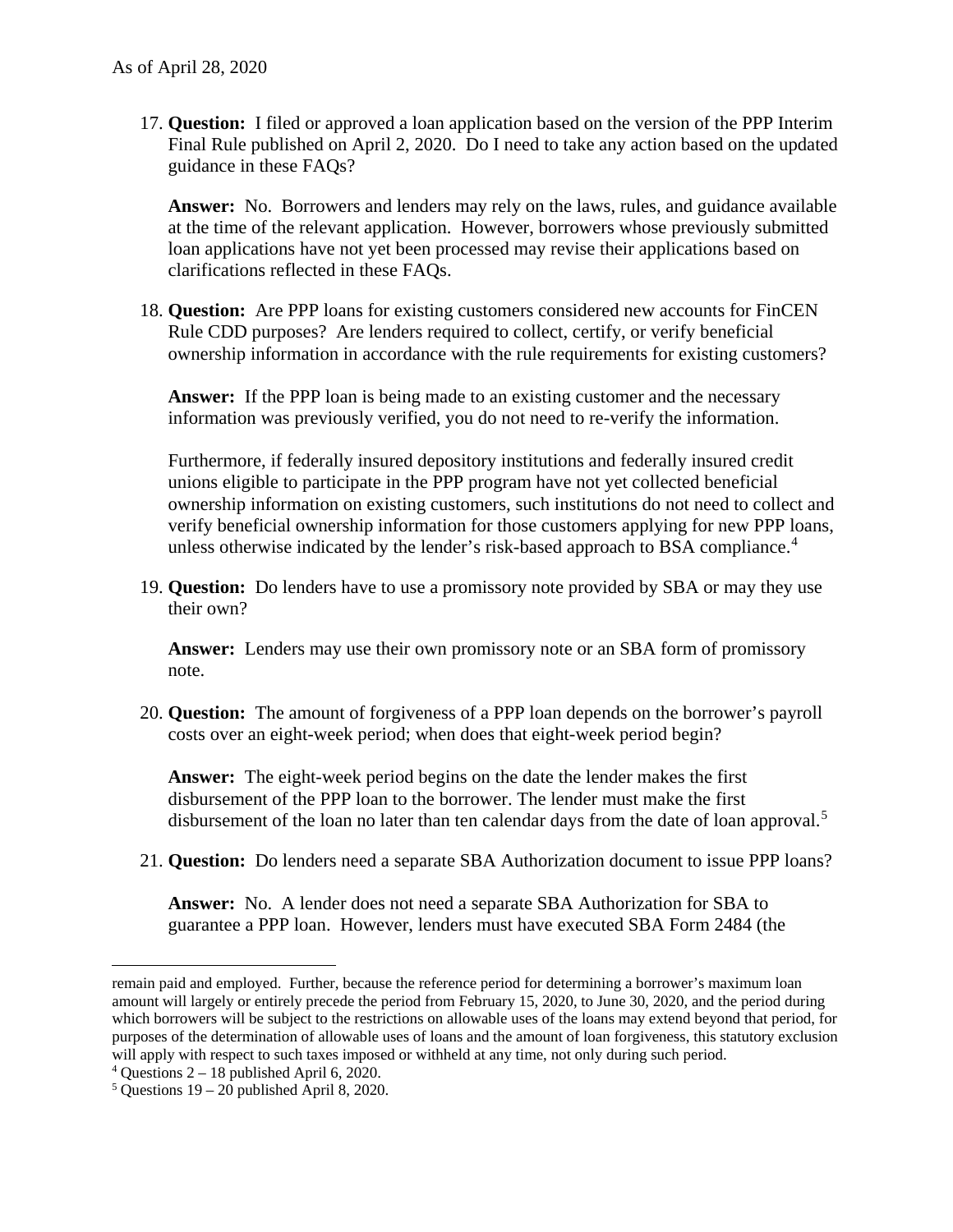$\overline{\phantom{a}}$ 

Lender Application Form for the Paycheck Protection Program)<sup>[6](#page-6-0)</sup> to issue PPP loans and receive a loan number for each originated PPP loan. Lenders may include in their promissory notes for PPP loans any terms and conditions, including relating to amortization and disclosure, that are not inconsistent with Sections 1102 and 1106 of the CARES Act, the PPP Interim Final Rules and guidance, and SBA Form 2484.

22. **Question:** I am a non-bank lender that meets all applicable criteria of the PPP Interim Final Rule. Will I be automatically enrolled as a PPP lender? What criteria will SBA and the Treasury Department use to assess whether to approve my application to participate as a PPP lender?

Answer: We encourage lenders that are not currently 7(a) lenders to apply in order to increase the scope of PPP lending options and the speed with which PPP loans can be disbursed to help small businesses across America. We recognize that financial technology solutions can promote efficiency and financial inclusion in implementing the PPP. Applicants should submit SBA Form 3507 and the relevant attachments to [NFRLApplicationForPPP@sba.gov.](mailto:NFRLApplicationForPPP@sba.gov) Submission of the SBA Form 3507 does not result in automatic enrollment in the PPP. SBA and the Treasury Department will evaluate each application from a non-bank or non-insured depository institution lender and determine whether the applicant has the necessary qualifications to process, close, disburse, and service PPP loans made with SBA's guarantee. SBA may request additional information from the applicant before making a determination.

23. **Question:** How do the \$10 million cap and affiliation rules work for franchises?

**Answer:** If a franchise brand is listed on the SBA Franchise Directory, each of its franchisees that meets the applicable size standard can apply for a PPP loan. (The franchisor does not apply on behalf of its franchisees.) The \$10 million cap on PPP loans is a limit per franchisee entity, and each franchisee is limited to one PPP loan.

Franchise brands that have been denied listing on the Directory because of affiliation between franchisor and franchisee may request listing to receive PPP loans. SBA will not apply affiliation rules to a franchise brand requesting listing on the Directory to participate in the PPP, but SBA will confirm that the brand is otherwise eligible for listing on the Directory.

24. **Question:** How do the \$10 million cap and affiliation rules work for hotels and restaurants (and any business assigned a North American Industry Classification System (NAICS) code beginning with 72)?

**Answer:** Under the CARES Act, any single business entity that is assigned a NAICS code beginning with 72 (including hotels and restaurants) and that employs not more than 500 employees per physical location is eligible to receive a PPP loan.

<span id="page-6-0"></span><sup>6</sup> This requirement is satisfied by a lender when the lender completes the process of submitting a loan through the E-Tran system; no transmission or retention of a physical copy of Form 2484 is required.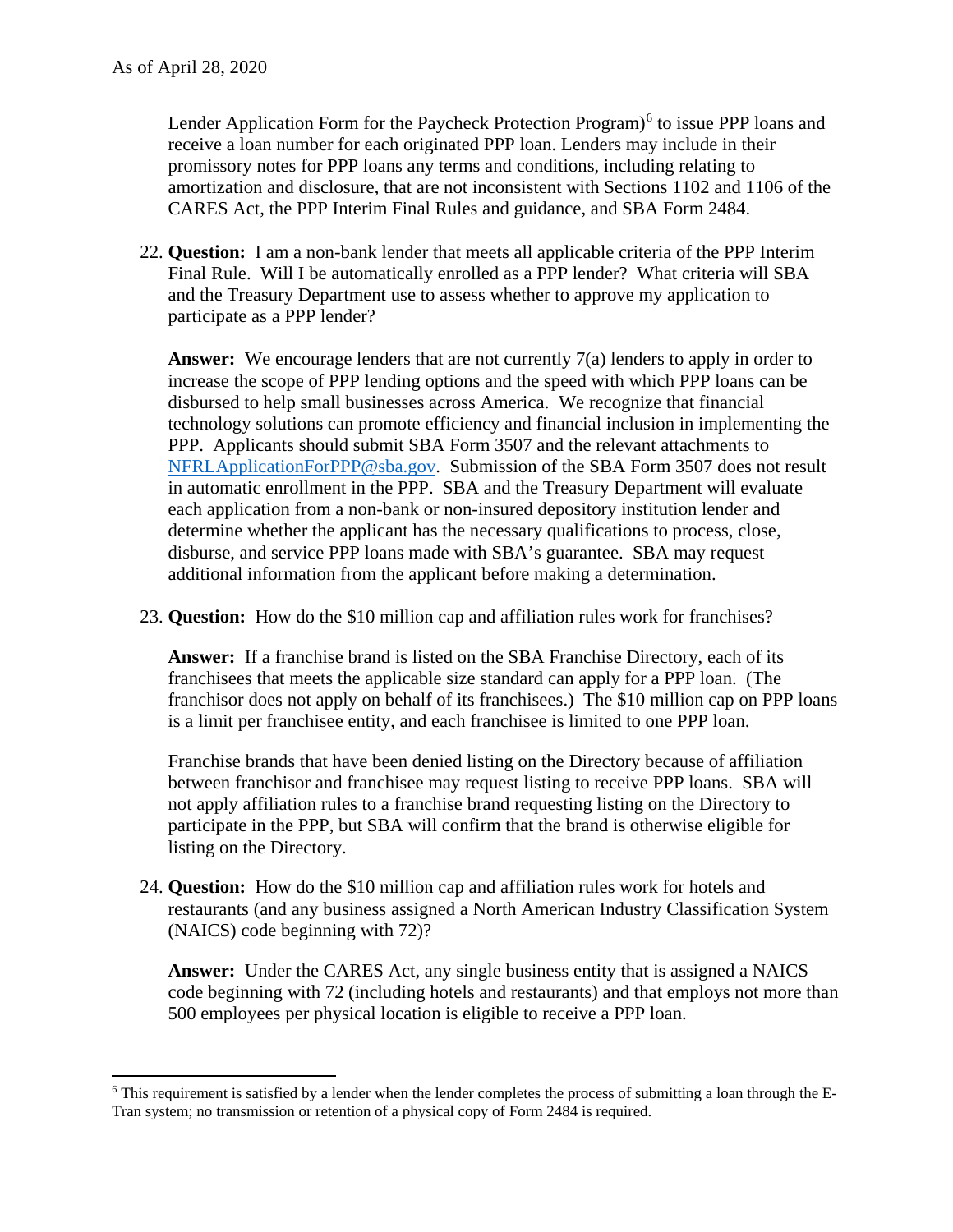In addition, SBA's affiliation rules (13 CFR 121.103 and 13 CFR 121.301) do not apply to any business entity that is assigned a NAICS code beginning with 72 and that employs not more than a total of 500 employees. As a result, if each hotel or restaurant location owned by a parent business is a separate legal business entity, each hotel or restaurant location that employs not more than 500 employees is permitted to apply for a separate PPP loan provided it uses its unique EIN.

The \$10 million maximum loan amount limitation applies to each eligible business entity, because individual business entities cannot apply for more than one loan. The following examples illustrate how these principles apply.

Example 1. Company X directly owns multiple restaurants and has no affiliates.

• Company X may apply for a PPP loan if it employs 500 or fewer employees per location (including at its headquarters), even if the total number of employees employed across all locations is over 500.

Example 2. Company X wholly owns Company Y and Company Z (as a result, Companies X, Y, and Z are all affiliates of one another). Company Y and Company Z each own a single restaurant with 500 or fewer employees.

• Company Y and Company Z can each apply for a separate PPP loan, because each has 500 or fewer employees. The affiliation rules do not apply, because Company Y and Company Z each has 500 or fewer employees and is in the food services business (with a NAICS code beginning with 72).

Example 3. Company X wholly owns Company Y and Company Z (as a result, Companies X, Y, and Z are all affiliates of one another). Company Y owns a restaurant with 400 employees. Company Z is a construction company with 400 employees.

- Company Y is eligible for a PPP loan because it has 500 or fewer employees. The affiliation rules do not apply to Company Y, because it has 500 or fewer employees and is in the food services business (with a NAICS code beginning with 72).
- The waiver of the affiliation rules does not apply to Company Z, because Company Z is in the construction industry. Under SBA's affiliation rules, 13 CFR 121.301(f)(1) and (3), Company Y and Company Z are affiliates of one another because they are under the common control of Company X, which wholly owns both companies. This means that the size of Company Z is determined by adding its employees to those of Companies X and Y. Therefore, Company Z is deemed to have more than 500 employees, together with its affiliates. However, Company Z may be eligible to receive a PPP loan as a small business concern if it, together with Companies X and Y, meets SBA's other applicable size standards," as explained in FAQ #2.
- 25. **Question:** Does the information lenders are required to collect from PPP applicants regarding every owner who has a 20% or greater ownership stake in the applicant business (i.e., owner name, title, ownership %, TIN, and address) satisfy a lender's obligation to collect beneficial ownership information (which has a 25% ownership threshold) under the Bank Secrecy Act?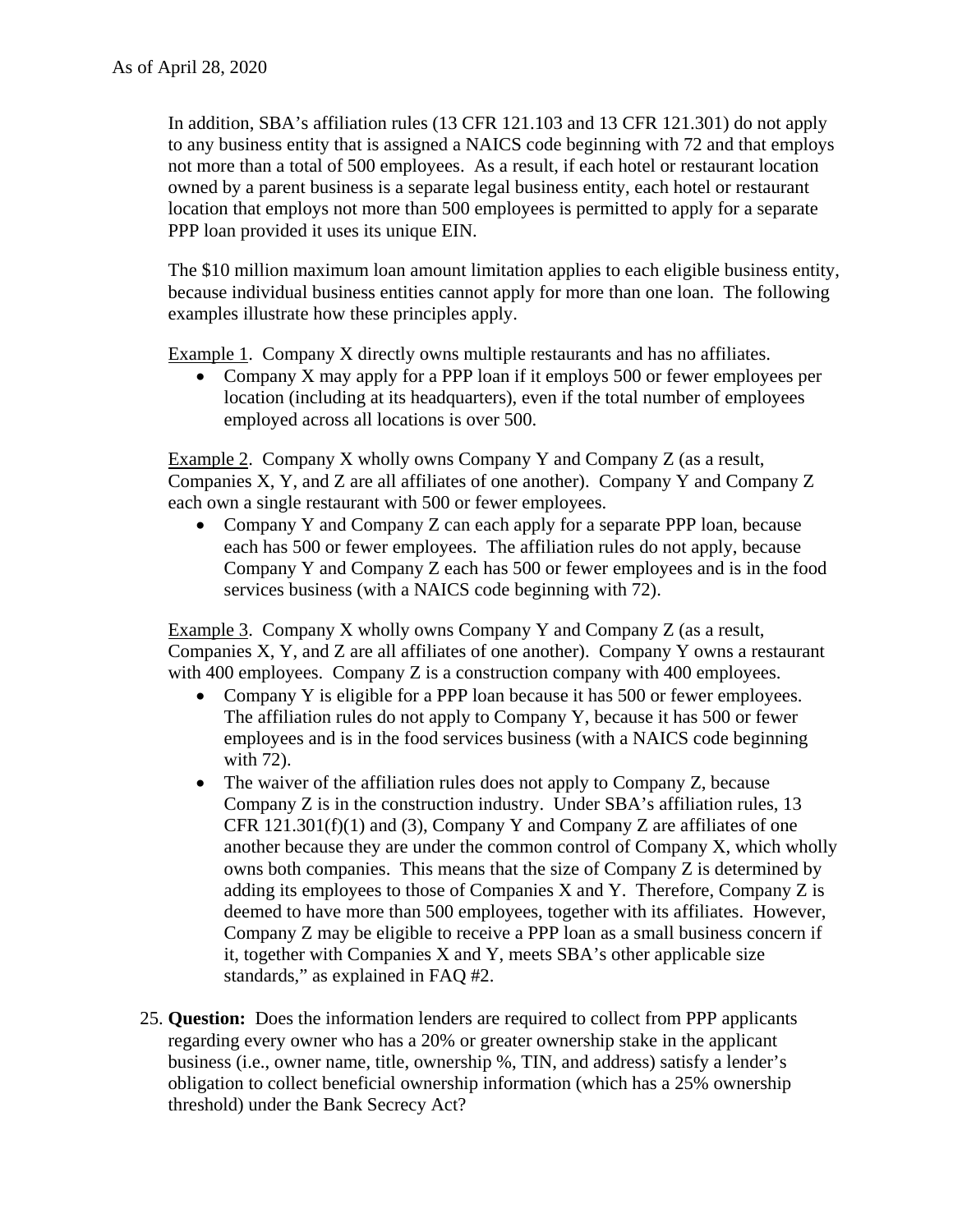## **Answer:**

For lenders with existing customers: With respect to collecting beneficial ownership information for owners holding a 20% or greater ownership interest, if the PPP loan is being made to an existing customer and the lender previously verified the necessary information, the lender does not need to re-verify the information. Furthermore, if federally insured depository institutions and federally insured credit unions eligible to participate in the PPP program have not yet collected such beneficial ownership information on existing customers, such institutions do not need to collect and verify beneficial ownership information for those customers applying for new PPP loans, unless otherwise indicated by the lender's risk-based approach to Bank Secrecy Act (BSA) compliance.

For lenders with new customers: For new customers, the lender's collection of the following information from all natural persons with a 20% or greater ownership stake in the applicant business will be deemed to satisfy applicable BSA requirements and FinCEN regulations governing the collection of beneficial ownership information: owner name, title, ownership %, TIN, address, and date of birth. If any ownership interest of 20% or greater in the applicant business belongs to a business or other legal entity, lenders will need to collect appropriate beneficial ownership information for that entity. If you have questions about requirements related to beneficial ownership, go to [https://www.fincen.gov/resources/statutes-and-regulations/cdd-final-rule.](https://www.fincen.gov/resources/statutes-and-regulations/cdd-final-rule) Decisions regarding further verification of beneficial ownership information collected from new customers should be made pursuant to the lender's risk-based approach to BSA compliance.<sup>[7](#page-8-0)</sup>

26. **Question:** SBA regulations require approval by SBA's Standards of Conduct Committee (SCC) for SBA Assistance, other than disaster assistance, to an entity, if its sole proprietor, partner, officer, director, or stockholder with a 10 percent or more interest is: a current SBA employee; a Member of Congress; an appointed official or employee of the legislative or judicial branch; a member or employee of an SBA Advisory Council or SCORE volunteer; or a household member of any of the preceding individuals. Do these entities need the approval of the SCC in order to be eligible for a PPP loan?

**Answer:** The SCC has authorized a blanket approval for PPP loans to such entities so that further action by the SCC is not necessary in the PPP program.

27. **Question:** SBA regulations require a written statement of no objection by the pertinent Department or military service before it provides any SBA Assistance, other than disaster loans, to an entity, if its sole proprietor, partner, officer, director, or stockholder with a 10 percent or more interest, or if a household member of any of the preceding individuals, is an employee of another Government Department or Agency having a grade of at least GS-13 or its equivalent. Does this requirement apply to PPP loans?

<span id="page-8-0"></span>l  $7$  Questions  $21 - 25$  published April 13, 2020.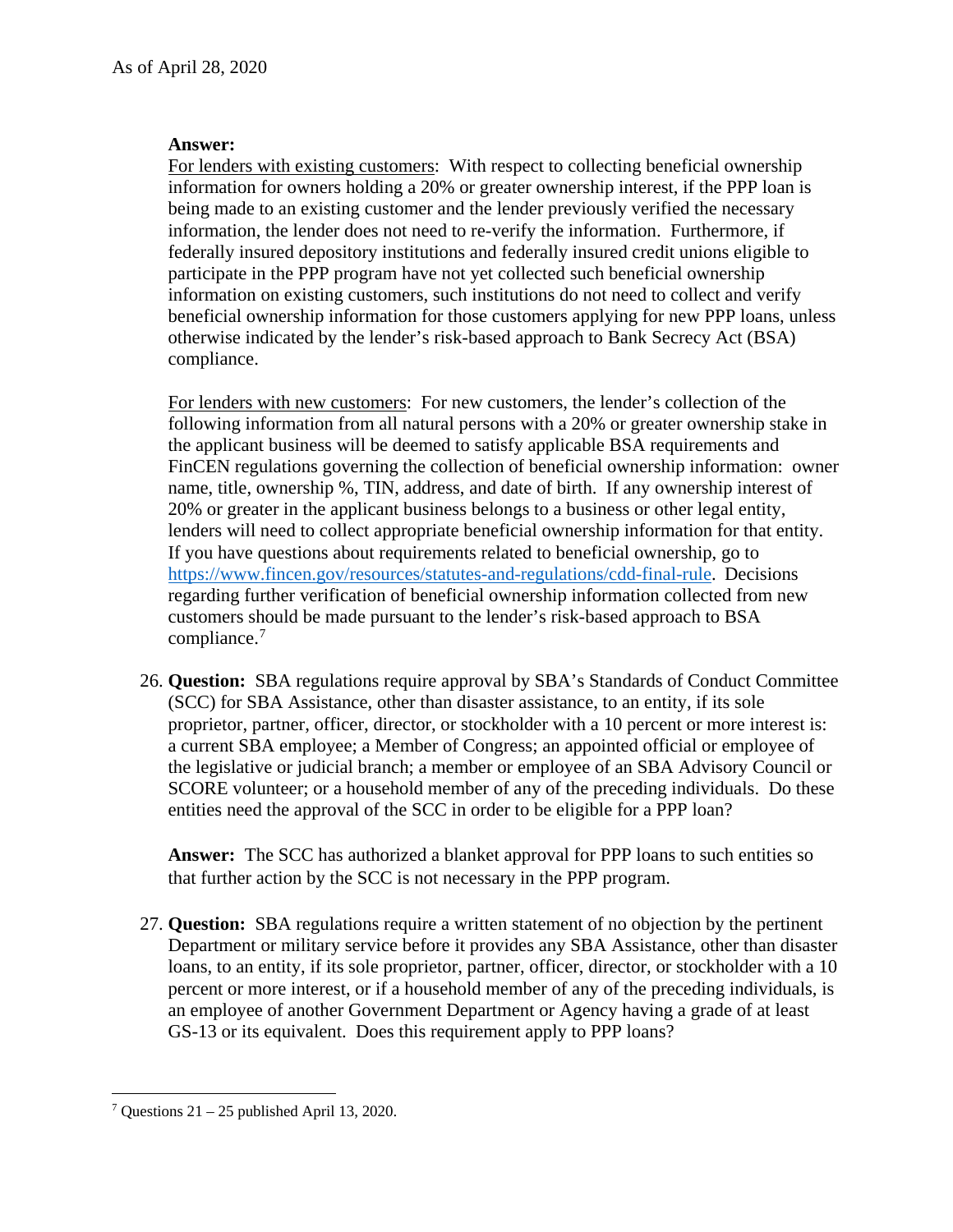**Answer:** No. The SCC has determined that a written statement of no objection is not required from another Government Department or Agency for PPP loans.

28. **Question:** Is a lender permitted to submit a PPP loan application to SBA through E-Tran before the lender has fulfilled its responsibility to review the required borrower documentation and calculation of payroll costs?

**Answer:** No. Before a lender submits a PPP loan through E-Tran, the lender must have collected the information and certifications contained in the Borrower Application Form and the lender must have fulfilled its obligations set forth in paragraphs 3.b.(i)-(iii) of the PPP Interim Final Rule. Please refer to the Interim Final Rule and FAQ #1 for more information on the lender's responsibility regarding confirmation of payroll costs.

Lenders who did not understand that these steps are required before submission to E-Tran need not withdraw applications submitted to E-Tran before April 14, 2020, but must fulfill lender responsibilities with respect to those applications as soon as practicable and no later than loan closing.<sup>[8](#page-9-0)</sup>

29. **Question:** Can lenders use scanned copies of documents or E-signatures or E-consents permitted by the E-sign Act?

**Answer:** Yes. All PPP lenders may accept scanned copies of signed loan applications and documents containing the information and certifications required by SBA Form 2483 and the promissory note used for the PPP loan. Additionally, lenders may also accept any form of E-consent or E-signature that complies with the requirements of the Electronic Signatures in Global and National Commerce Act (P.L. 106-229).

If electronic signatures are not feasible, when obtaining a wet ink signature without inperson contact, lenders should take appropriate steps to ensure the proper party has executed the document.

This guidance does not supersede signature requirements imposed by other applicable law, including by the lender's primary federal regulator.<sup>[9](#page-9-1)</sup>

30. **Question:** Can a lender sell a PPP loan into the secondary market?

**Answer:** Yes. A PPP loan may be sold into the secondary market at any time after the loan is fully disbursed. A secondary market sale of a PPP loan does not require SBA approval. A PPP loan sold into the secondary market is 100% SBA guaranteed. A PPP loan may be sold on the secondary market at a premium or a discount to par value.<sup>[10](#page-9-2)</sup>

 $\overline{a}$ 

<span id="page-9-0"></span> $8$  Questions  $26 - 28$  published April 14, 2020.

<span id="page-9-1"></span><sup>9</sup> Question 29 published April 15, 2020.

<span id="page-9-2"></span><sup>10</sup> Question 30 published April 17, 2020.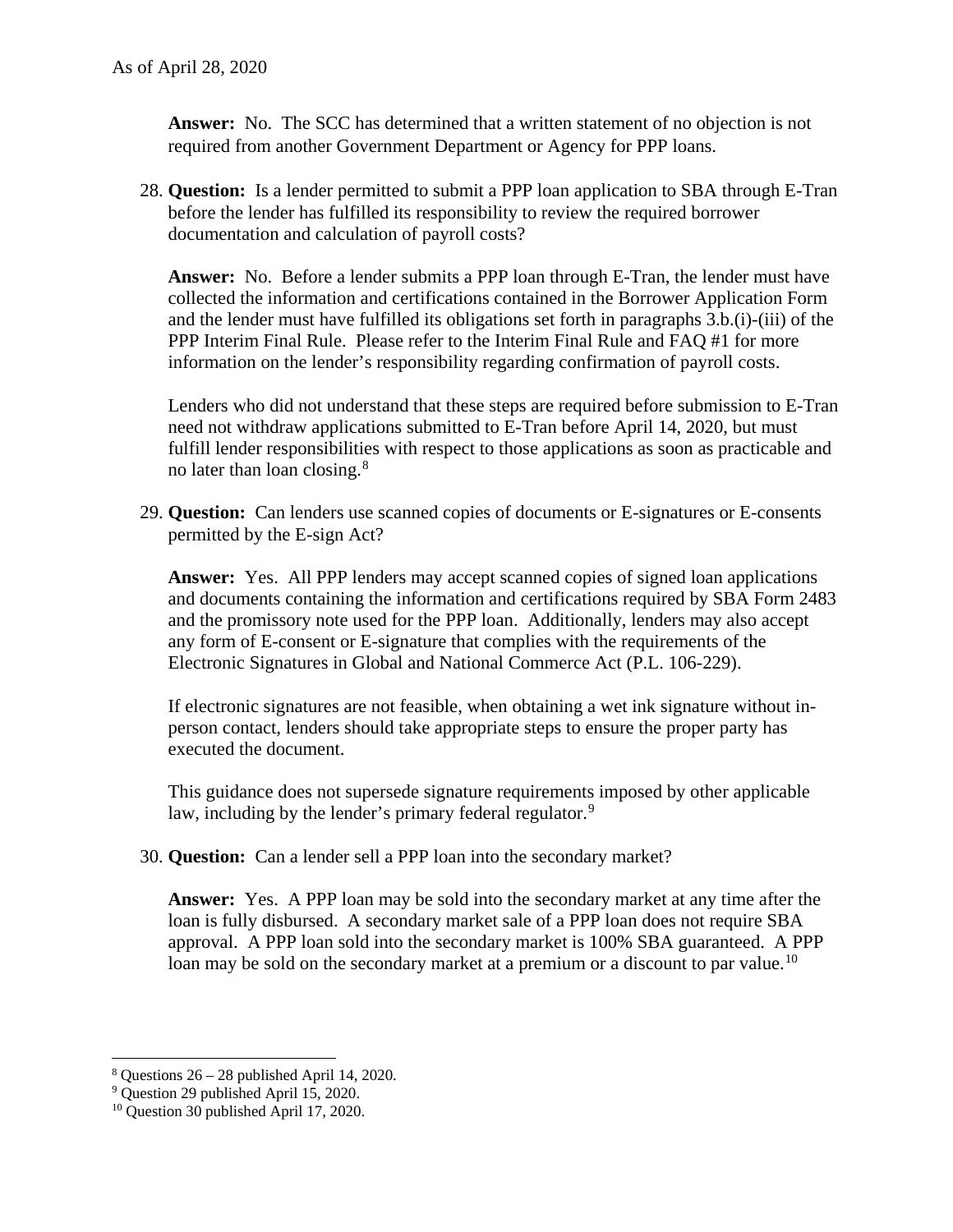31. **Question:** Do businesses owned by large companies with adequate sources of liquidity to support the business's ongoing operations qualify for a PPP loan?

**Answer:** In addition to reviewing applicable affiliation rules to determine eligibility, all borrowers must assess their economic need for a PPP loan under the standard established by the CARES Act and the PPP regulations at the time of the loan application. Although the CARES Act suspends the ordinary requirement that borrowers must be unable to obtain credit elsewhere (as defined in section 3(h) of the Small Business Act), borrowers still must certify in good faith that their PPP loan request is necessary. Specifically, before submitting a PPP application, all borrowers should review carefully the required certification that "[c]urrent economic uncertainty makes this loan request necessary to support the ongoing operations of the Applicant." Borrowers must make this certification in good faith, taking into account their current business activity and their ability to access other sources of liquidity sufficient to support their ongoing operations in a manner that is not significantly detrimental to the business. For example, it is unlikely that a public company with substantial market value and access to capital markets will be able to make the required certification in good faith, and such a company should be prepared to demonstrate to SBA, upon request, the basis for its certification.

Lenders may rely on a borrower's certification regarding the necessity of the loan request. Any borrower that applied for a PPP loan prior to the issuance of this guidance and repays the loan in full by May 7, 2020 will be deemed by SBA to have made the required certification in good faith. $11$ 

32. **Question:** Does the cost of a housing stipend or allowance provided to an employee as part of compensation count toward payroll costs?

**Answer:** Yes. Payroll costs includes all cash compensation paid to employees, subject to the \$100,000 annual compensation per employee limitation.

33. **Question:** Is there existing guidance to help PPP applicants and lenders determine whether an individual employee's principal place of residence is in the United States?

**Answer:** PPP applicants and lenders may consider IRS regulations (26 CFR § 1.121-  $1(b)(2)$ ) when determining whether an individual employee's principal place of residence is in the United States.

34. **Question:** Are agricultural producers, farmers, and ranchers eligible for PPP loans?

**Answer:** Yes.Agricultural producers, farmers, and ranchers are eligible for PPP loans if: (i) the business has 500 or fewer employees, or (ii) the business fits within the revenue-based sized standard, which is average annual receipts of \$1 million.

Additionally, agricultural producers, farmers, and ranchers can qualify for PPP loans as a small business concern if their business meets SBA's "alternative size standard." The

<span id="page-10-0"></span>l <sup>11</sup> Question 31 published April 23, 2020.